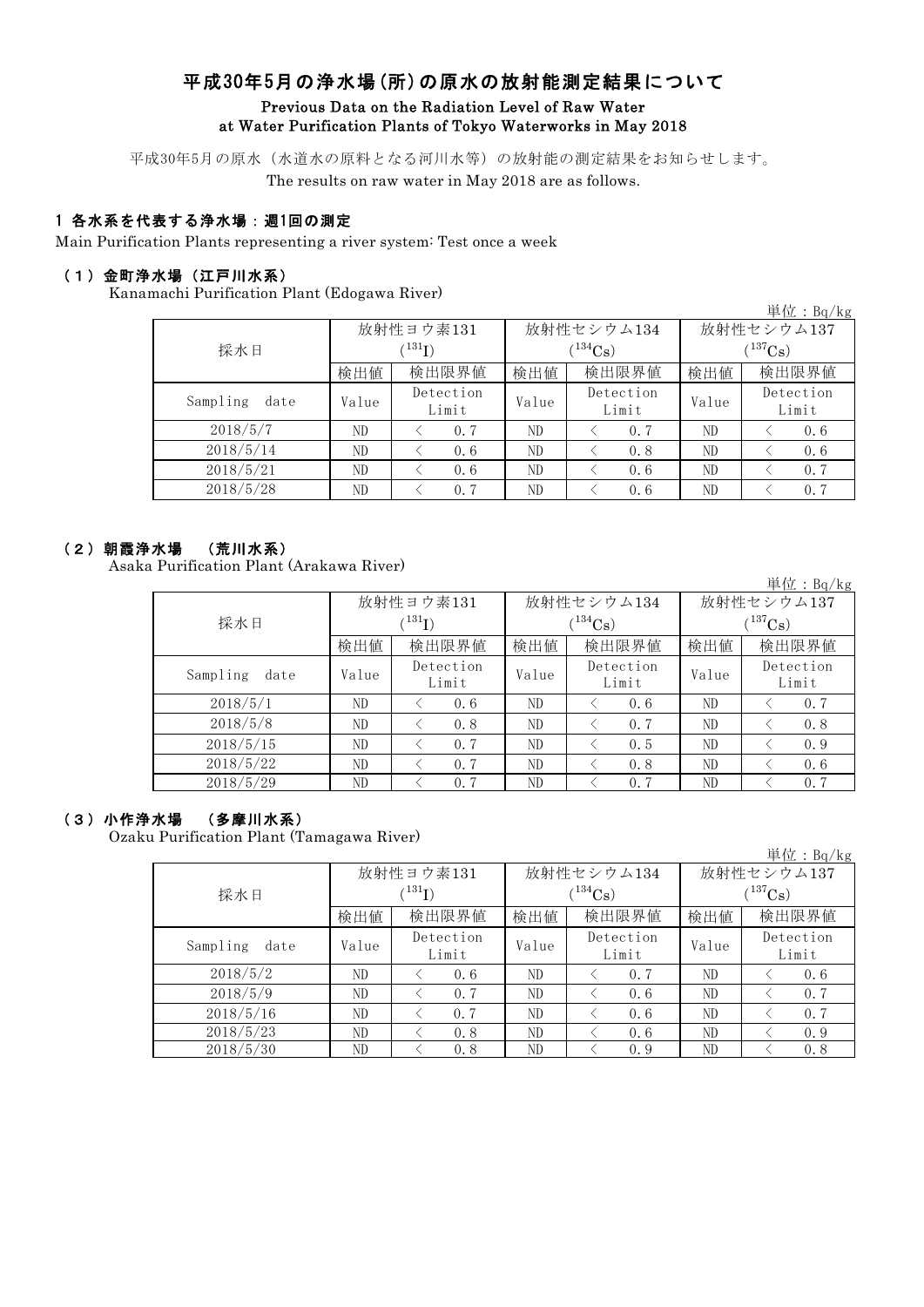### (4)東村山浄水場 (多摩川・荒川水系)

Higashi-murayama Purification Plant (Tamagawa・Arakawa River)

| $\mathbf{m}$ marayama 1 aminyawon 1 iain (1 ama $\mathbf{a}$ wa 4 inanawa ituvci) |       |                    |            |                    |              | 単位: $Bq/kg$        |  |
|-----------------------------------------------------------------------------------|-------|--------------------|------------|--------------------|--------------|--------------------|--|
|                                                                                   |       | 放射性ヨウ素131          |            | 放射性セシウム134         | 放射性セシウム137   |                    |  |
| 採水日                                                                               |       | $^{131}$ I)        | $(134)$ Cs |                    | $(^{137}Cs)$ |                    |  |
|                                                                                   | 検出値   | 検出限界値              | 検出値        | 検出限界値              | 検出値          | 検出限界値              |  |
| Sampling<br>date                                                                  | Value | Detection<br>Limit | Value      | Detection<br>Limit | Value        | Detection<br>Limit |  |
| 2018/5/3                                                                          | ND.   | 0.8                | ND         | 0.7                | ND           | 0.7                |  |
| 2018/5/10                                                                         | ND    | 0.7                | ND         | 0.7                | ND           | 0.8                |  |
| 2018/5/17                                                                         | ND.   | 0.7                | ND         | 0.8                | ND           | 0.7                |  |
| 2018/5/24                                                                         | ND.   | 0.7                | ND.        | 0.9                | ND           | 0.7                |  |
| 2018/5/31                                                                         | ND    | 0.7                | ND         | 0.9                | ND           | 0.7                |  |

### (5)長沢浄水場 (相模川水系)

Nagasawa Purification Plant (Sagamigawa River)

|                  |       |                          |       |                    |              | 単位: $Bq/kg$        |  |
|------------------|-------|--------------------------|-------|--------------------|--------------|--------------------|--|
|                  |       | 放射性ヨウ素131                |       | 放射性セシウム134         | 放射性セシウム137   |                    |  |
| 採水日              |       | $^{\prime\,131}{\rm I})$ |       | $(134)$ Cs)        | $(^{137}Cs)$ |                    |  |
|                  | 検出値   | 検出限界値                    | 検出値   | 検出限界値              | 検出値          | 検出限界値              |  |
| Sampling<br>date | Value | Detection<br>Limit       | Value | Detection<br>Limit | Value        | Detection<br>Limit |  |
| 2018/5/4         | ND    | 0.6                      | ND    | 0.7                | ND           | 0.8                |  |
| 2018/5/11        | ND    | 0.8                      | ND    | 0.7                | ND           | 0, 7               |  |
| 2018/5/18        | ND.   | 0.7                      | ND    | 0.7                | ND           | 0.7                |  |
| 2018/5/25        | ND    | 0.7                      | ND    | 0.6                | ND           | 0.7                |  |

## 2 その他の主要浄水場:概ね月1回の測定

Other Main Purification Plants: Test mostly once a month

|                     |                            |                  |           |                        |            |                |                    |            |       |              | 単位:Bq/kg           |
|---------------------|----------------------------|------------------|-----------|------------------------|------------|----------------|--------------------|------------|-------|--------------|--------------------|
|                     |                            |                  | 放射性ヨウ素131 |                        | 放射性セシウム134 |                |                    | 放射性セシウム137 |       |              |                    |
| 浄水所                 | 水源                         | 採水日              |           | $({}^{131}\mathrm{I})$ |            |                | $(^{134}Cs)$       |            |       | $(^{137}Cs)$ |                    |
|                     |                            |                  | 検出値       | 検出限界値                  |            | 検出値            | 検出限界値              |            | 検出値   |              | 検出限界値              |
| Monitoring<br>point | Water<br>resource          | Sampling<br>date | Value     | Detection<br>Limit     |            | Value          | Detection<br>Limit |            | Value |              | Detection<br>Limit |
| 三郷<br>Misato        | 江戸川水系<br>Edogawa<br>River  | 2018/5/9         | ND        | $\langle$              | 0.5        | ND             | $\langle$          | 0.6        | ND    | $\lt$        | 0.7                |
| 三園<br>Misono        | 荒川水系<br>Arakawa<br>River   | 2018/5/9         | ND        | $\langle$              | 0.7        | ND             | $\langle$          | 0.7        | ND    | $\langle$    | 0.9                |
| 境<br>Sakai          | 多摩川水系<br>Tamagawa<br>River | 2018/5/9         | ND        | $\langle$              | 0, 7       | ND             | $\langle$          | 0.6        | ND    | $\langle$    | 0.7                |
| 砧<br>Kinuta         | 多摩川水系<br>Tamagawa<br>River | 2018/5/9         | ND        | $\langle$              | 0.6        | N <sub>D</sub> | $\langle$          | 0.6        | ND    | $\langle$    | 0.6                |
| 砧下<br>Kinutashimo   | 多摩川水系<br>Tamagawa<br>River | 停止中              |           | $\langle$              |            |                | $\langle$          |            |       | $\langle$    |                    |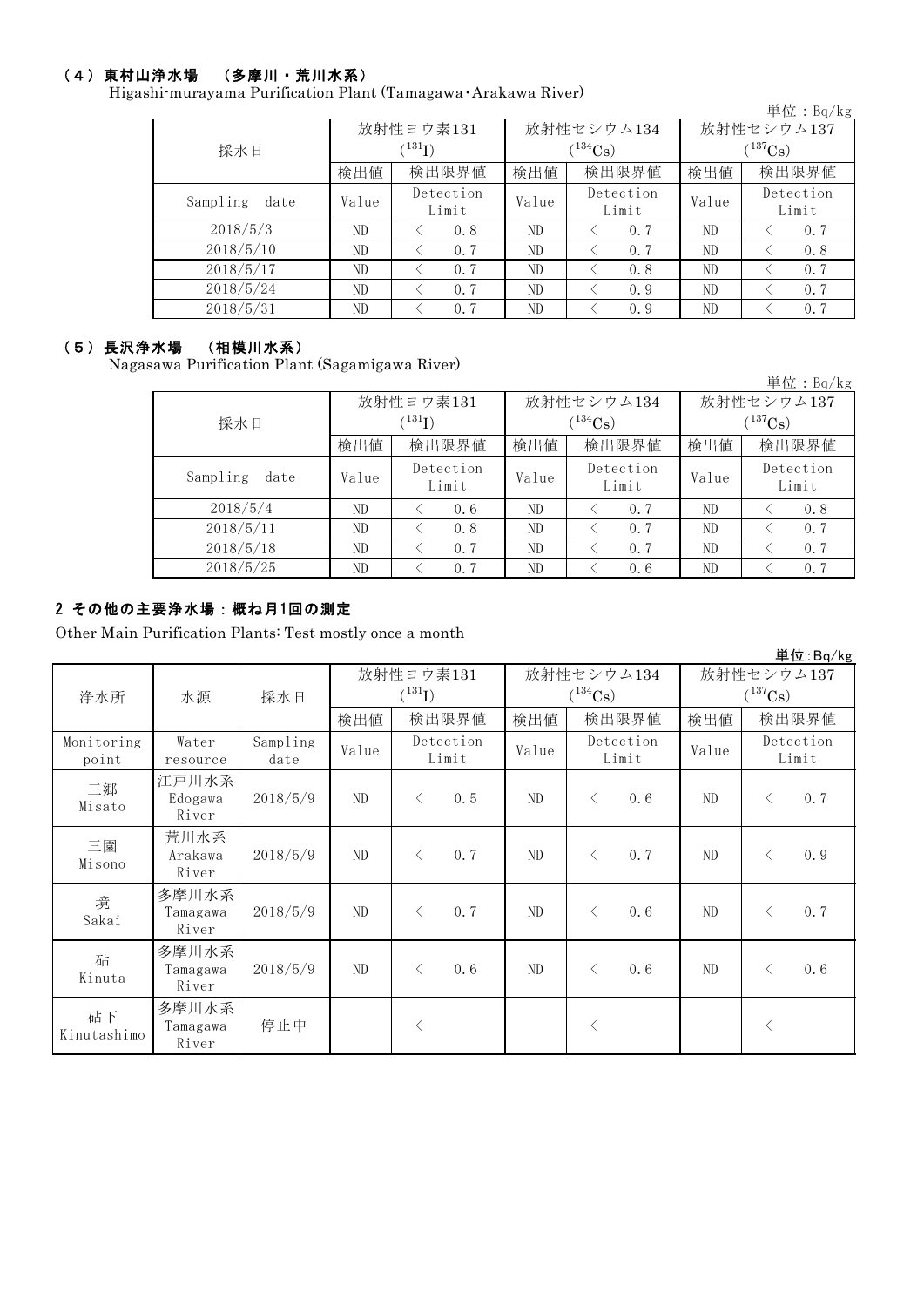### 3 多摩地区等の表流水・伏流水・浅井戸を水源とする浄水所:概ね月1回の測定

Water purification plants using surface water, subsoil water, or shallow well water in Tama Area: Test mostly once a month

| <b>ヽᅠᆳ</b> ᇭᇧ a <del>ハ</del> ᄴᄃ , 。 , , |                  |          |                         |                |                           |       | 単位: $Bq/kg$           |  |
|-----------------------------------------|------------------|----------|-------------------------|----------------|---------------------------|-------|-----------------------|--|
|                                         |                  |          | 放射性ヨウ素131<br>放射性セシウム134 |                |                           |       | 放射性セシウム137            |  |
| 浄水所                                     | 採水日              |          | $({}^{131}\text{I})$    |                | $(^{134}\mathrm{Cs})$     |       | $(^{137}\mathrm{Cs})$ |  |
|                                         |                  | 検出値      | 検出限界値                   | 検出値            | 検出限界値                     | 検出値   | 検出限界値                 |  |
| Monitoring point                        | Sampling<br>date | Value    | Detection<br>Limit      | Value          | Detection<br>Limit        | Value | Detection<br>Limit    |  |
| 戸倉<br>Tokura                            | 2018/5/7         | ND       | 0.8<br>$\langle$        | ND             | 0.6<br>$\langle$          | ND    | 0.8<br>$\langle$      |  |
| 乙津<br>Ottsu                             | 2018/5/7         | ND       | 0.8<br>$\langle$        | ND             | $\langle$<br>0.6          | ND    | 0.8<br>$\langle$      |  |
| 深沢<br>Fukasawa                          | 2018/5/7         | ND       | 0.7<br>$\langle$        | N <sub>D</sub> | $\lt$<br>0.5              | ND    | 0.6<br>$\lt$          |  |
| 小河内<br>Ogouchi                          | 2018/5/21        | ND       | $\langle$<br>0.7        | ND             | $\langle$<br>0.6          | ND    | 0.6<br>$\langle$      |  |
| ひむら<br>Himura                           | 2018/5/21        | ND       | 0.7<br>$\langle$        | ND             | 0.7<br>$\langle$          | ND    | 0.5<br>$\langle$      |  |
| 日原<br>Nippara                           | 2018/5/22        | ND       | 0.8<br>$\langle$        | ND             | 0.7<br>$\langle$          | ND    | 0.7<br>$\langle$      |  |
| 氷川<br>Hikawa                            | 2018/5/22        | ND       | 0.6<br>$\langle$        | ND             | $\langle$<br>$\mathbf{1}$ | ND    | 0.7<br>$\lt$          |  |
| 棚沢<br>Tanasawa                          | 2018/5/28        | ND       | 0.8<br>$\langle$        | ND             | 0.7<br>$\langle$          | ND    | 0.7<br>$\lt$          |  |
| 大丹波<br>Otaba                            | 2018/5/28        | $\rm ND$ | $\langle$<br>0.6        | ND             | $\langle$<br>0.8          | ND    | 0.8<br>$\langle$      |  |

#### <表流水を水源とする浄水所> <surface water>

## <伏流水を水源とする浄水所> <subsoil water>

|                       |                  |       |                    |                |                    |       | 単位: $Bq/kg$           |
|-----------------------|------------------|-------|--------------------|----------------|--------------------|-------|-----------------------|
|                       |                  |       | 放射性ヨウ素131          |                | 放射性セシウム134         |       | 放射性セシウム137            |
| 浄水所                   | 採水日              |       | $(^{131}I)$        |                | $(^{134}Cs)$       |       | $(^{137}\mathrm{Cs})$ |
|                       |                  | 検出値   | 検出限界値              | 検出値            | 検出限界値              | 検出値   | 検出限界値                 |
| Monitoring point      | Sampling<br>date | Value | Detection<br>Limit | Value          | Detection<br>Limit | Value | Detection<br>Limit    |
| 日向和田<br>Hinatawada    | 2018/5/9         | ND    | $\langle$<br>0.7   | ND             | 0.7<br>$\lt$       | ND    | 0.7<br>$\lt$          |
| 成木<br>Nariki          | 2018/5/9         | ND    | 0.8<br>$\langle$   | ND             | $\langle$<br>0.6   | ND    | 0.9<br>$\lt$          |
| 千ヶ瀬第二<br>Chigasedaini | 2018/5/15        | ND    | $\langle$<br>0.7   | N <sub>D</sub> | 0.8<br>$\langle$   | ND    | 0.8<br>$\langle$      |
| 御岳山<br>Mitakesann     | 2018/5/15        | ND    | $\langle$<br>0.7   | ND             | $\langle$<br>0.6   | ND    | 0.6<br>$\langle$      |
| 二俣尾<br>Futamatao      | 2018/5/23        | ND    | 0.7<br>$\lt$       | ND             | $\lt$<br>0.6       | ND    | 0.9<br>$\lt$          |
| 沢井第一<br>Sawaidaiichi  | 2018/5/23        | ND    | $\langle$<br>0.6   | ND             | $\langle$<br>0.6   | ND    | 0.8<br>$\langle$      |
| 高月<br>Takatsuki       | 2018/5/29        | ND    | $\langle$<br>0.7   | ND             | $\lt$<br>0.7       | ND    | 0.8<br>$\lt$          |